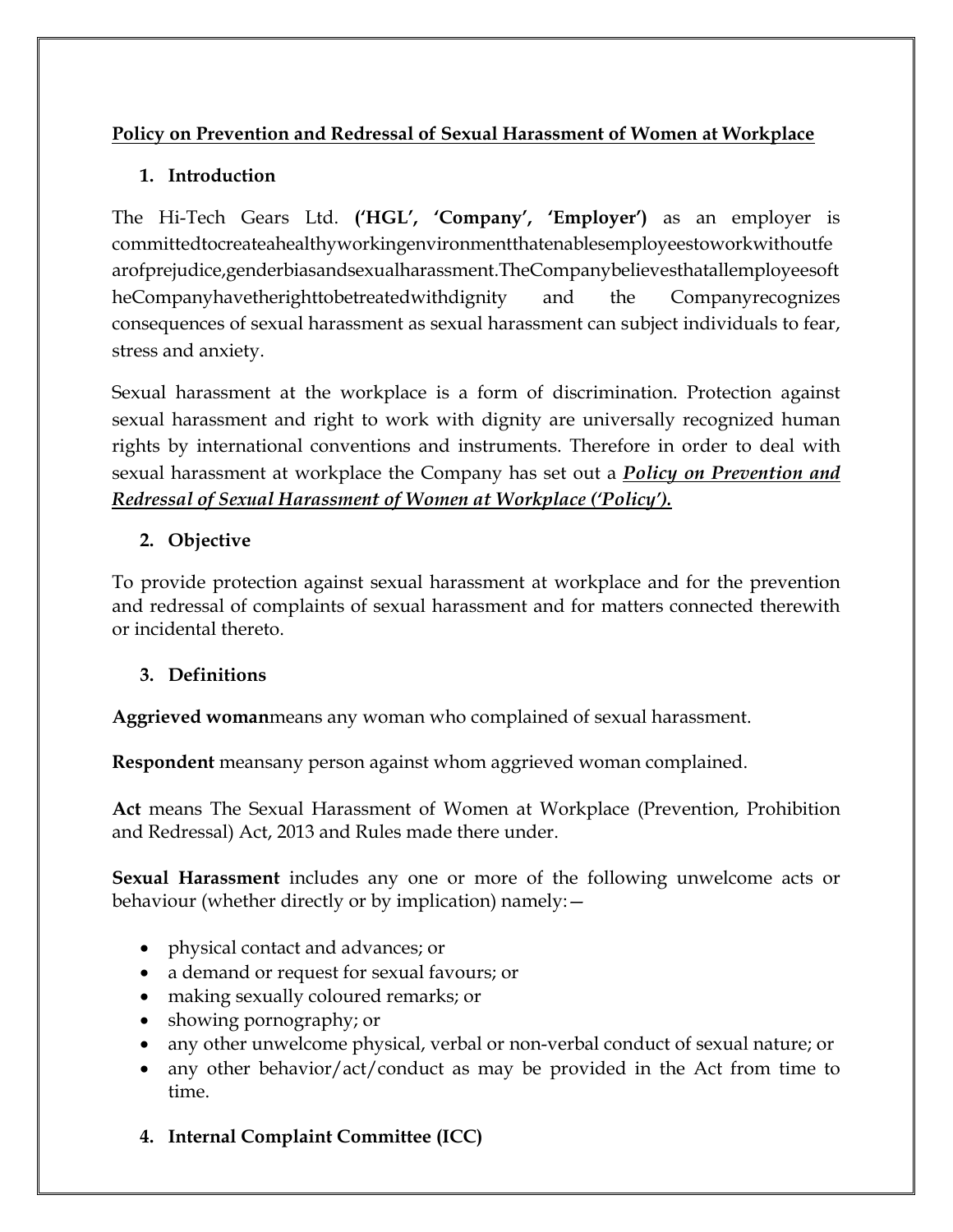An Internal Complaint Committee (ICC) has been constituted by the management to redress the complaints of Sexual Harassment. The Internal Complaint Committee shall comprise of as many members as the Management may nominate from time to time, provided that at least one-half of the total number of Members shall be women.

The present Members of the ICC shall comprise of the following:

- (i) One Presiding Officer who shall be a senior level woman employee of the Company/ Group Company or Affiliate.
- (ii) Two employee members preferably committed to the cause of women or who haveexperience in social work or have legal knowledge;
- (iii) One member from amongst Non-Government Organization or Association or Professional committed to the cause of women or a person familiar with the issues relating to sexual harassment.

The names of the members of ICC as decided by the Management will be circulated time to time.

### **5. Procedure for dealing with complaints of sexual harassment**

- When an incident of sexual harassment occurs, the aggrieved woman can communicate their disapproval and objections immediately to the respondent and request the respondent to behave decently. If the harassment does not stop or if aggrieved woman is not comfortable with addressing the respondent, they may ask for the behaviour to be dealt with under the grievance procedure.
- TheAggrieved woman maysubmitacomplaintoftheallegedincidenttoanymemberoftheCommittee**within a period of 3 months** from the date of the incident/ last incident. The complaint shall have to be in writing and can be in form of a letter, sent in a sealed envelope. Alternately, the aggrieved can send complaint through an email to [chatterjeesk@factory.hitechgears.com](mailto:chatterjeesk@factory.hitechgears.com)
- The ICC may extend the time limit **not exceeding 3 months** by recording the reasons in writing if it is satisfied that the circumstances were such that prevented the aggrieved woman from filing the complaint during the period.
- In case the aggrieved woman is unable to register complaint on account of physical or mental incapacity or for any other reason a complaint can be registered by any other person in the manner as provided in the Act.
- When the Complaint is received, it will be promptly investigated in a fair and expeditious manner by the ICC. In the event of a written complaint received by the ICC, it shall look into the complaint **withinfivedays**ofthe receipt ofthe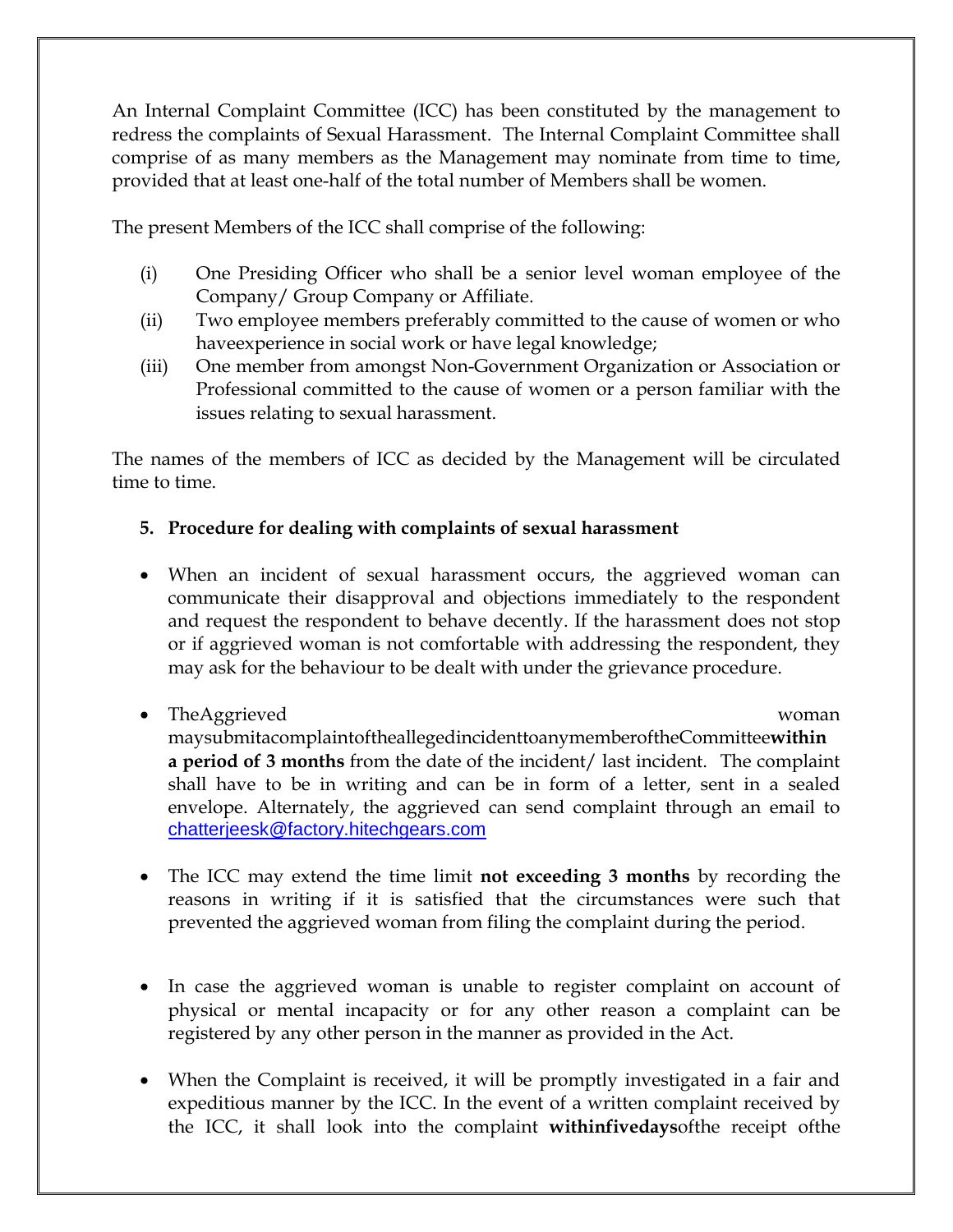complaint, but**no later thana week** inany case. In case of receipt of the complaint by the Management and / or the Human Resources (HR) department / and / or any other person in the Company; it shall be immediately handed over to the ICC.

• Irrespective of whether the aggrieved woman opts to initiate criminal proceedings under the IPC, the ICC shall be bound to initiate and conduct proceedings as laid out under this Policy. The ICC will maintain a register / record to endorse the complaint received by it. The contents of the register shall be kept confidential and shared only for related purposes.

### **6.1 Conciliation:**

The purpose of the ICC is to resolve/redress the complaint of the aggrieved woman. Therefore, ICC may before initiating an enquiry at the request of the aggrieved woman takes step to settle the matter between her and the respondent through conciliation. Conciliation will be completed **within 30 days** of filing of complaint. During the process of conciliation the ICC will endeavour to resolve the matter and reach amicable resolution by means of meetings and discussions. No monetary settlement shall be made basis of the conciliation.

The ICC will record the terms of settlement acceptable to the aggrieved woman and the respondent and file a closure report with the Management to take further action as recorded in the settlement. Copies of the settlement shall be provided to the aggrieved woman and the respondent. All persons involved in the conciliation will maintain the dignity and confidentiality of the persons involved. The Aggrieved woman will have the right to withdraw from the conciliation process by stating the reasons for withdrawal to the ICC.

Post the conciliation process, after the settlement is arrived, the ICC will not do further enquiry in the complaint. Reasonable follow up shall be maintained with the aggrieved woman by the ICC.

If the aggrieved woman informs the ICC that any term  $\&$  condition of the settlement arrived at has not been complied with by the respondent, the ICC shall proceed to make an inquiry into the complaint.

#### **6.2 Formal Complaint Resolution Procedure:**

Where it is proposed to hold an inquiry against the respondent, the ICC with help of HR shall draw up a formal charge sheet containing the definite and distinct articles of charge which shall include:

A) Statement of all relevant facts including copy of the complaint

B) Supporting documents by which and / or a list of witnesses by whom the article of charge are proposed to be sustained.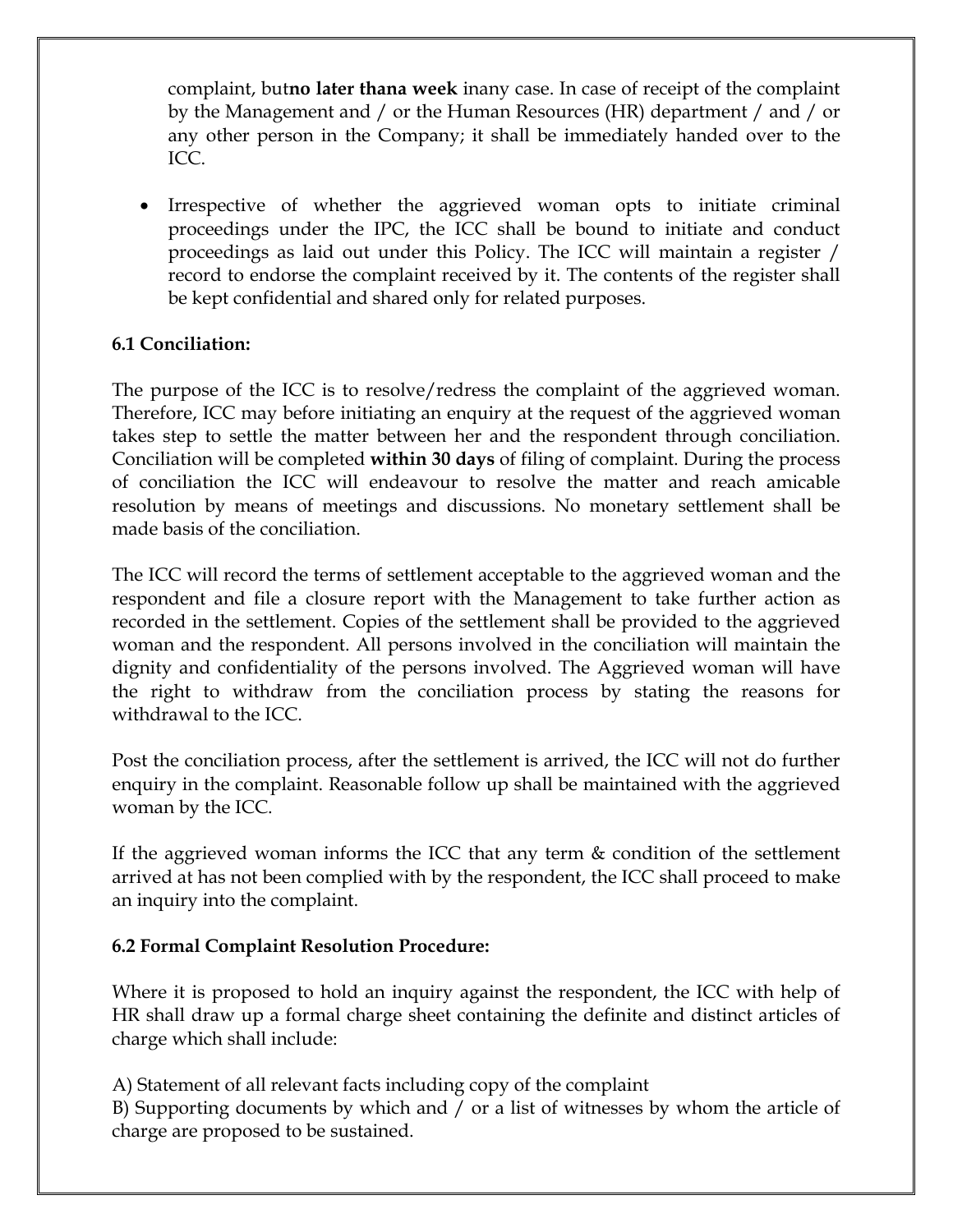The ICC shall hand over the statement of charges to the person against whom complaint is made **within 7 working days** and give him / her opportunity to submit a written explanation if he / she so desires **within 10 days** of receipt of the same. ICC shall have right to terminate inquiry proceedings or issue ex-parte decision in the complaint if the aggrieved woman and / or respondent without sufficient cause fail to present themselves before the ICC for three consecutive hearings convened by the ICC. Such decision can be taken by the ICC by giving notice of **15 days in advance**. In conducting the enquiry, a minimum of 3 Members of the ICC including the Presiding Officer shall be present.

### **Steps during Inquiry**

- ICC will organize a meeting with the aggrieved woman and at this meeting the ICC members shall hear the aggrieved woman and record the complaint. The aggrieved woman can also submit any corroborative material with a documentary proof, oral or written material, etc., to substantiate the complaint.
- Thereafter, the respondent shall be called for a deposition before the Committee and an opportunity will be given to him / her to give an explanation. It shall be recorded by the Committee.
- The aggrieved woman shall be provided with a copy of the written explanation submitted by the respondent.
- If the aggrieved woman or the respondent desires any witness/es to be called, they shall communicate in writing to the committee the names of witness/es that they propose to call. The Committee shall call upon witnesses mentioned by both the parties after ascertaining their relevance to the case.
- If the aggrieved woman and respondent desire to tender any documents by way of evidence before the ICC, they shall supply original scanned/photocopy copies of such documents. Both shall affix their signature on the respective documents to certify these to be original copies.
- The ICC depending upon the situation and circumstances shall provide every reasonable opportunity to the complainant and to the respondent, for putting forward and defending their respective case in the best possible way via examination of witnesses and cross examination.
- The ICC is free to obtain / summon / enforce through the HR department and / or from the concerned department such information in the form of written communication, witnesses, previous records, and data of the concerned / relevant employees which may be helpful for the investigation. All employees and the organisation would cooperate in this regard. The committee can request external persons significant to the complaint to appear before it. The committee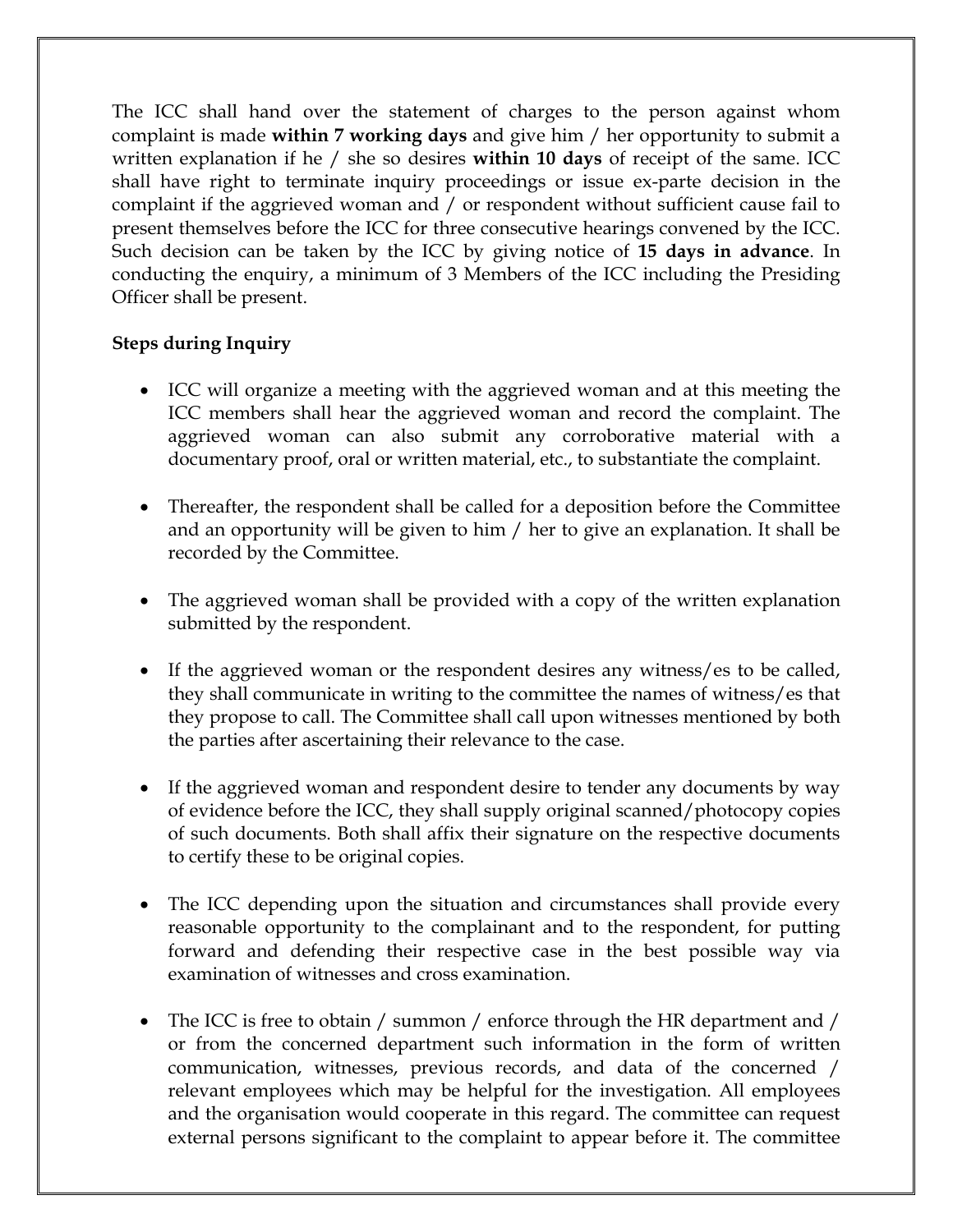will have the right to ask any of the employees, vendors, contractors, agents, suppliers, consultants, retainers, probationers, trainees, apprentices or any such persons to appear before it.

- Respect of all the persons involved and confidentiality would be maintained throughout the investigation process. Likewise the complainant as well as the persons going through the process of an inquiry must maintain confidentiality of the matter.
- The venue of the inquiry should as far as practicable and be as per the convenience of the aggrieved woman.
- The inquiry shall be conducted in the language understood by the aggrieved woman and the respondent but the same would be recorded in the official language i.e. English.
- All proceedings of the ICC will be recorded in writing. ICC and individuals shall endorse their respective statements as token of authenticity. In case of refusal to endorse the same by either party the endorsement shall be made by the presiding officer with appropriate remarks.
- The inquiry will be completed **within 90 days** of filing of complaint.
- On completion of an inquiry a report would be submitted by the ICC to the Management **within a period of 10 days** for further action.
- The report will contain outline of the case, investigation process, conclusion based on the balance of probabilities, findings based thereof and recommendations.
- The ICC shall share a copy of the findings of the inquiry with the aggrieved woman and the respondent.
- The report of the ICC shall be treated as an inquiry report on the basis of which a respondent can be awarded appropriate penalty by the Management.

# **Relief during Pendency of Inquiry**

During pendency of inquiry and upon the request of aggrieved woman, the ICC may recommend to the employer to grant certain relief to the aggrieved woman, pursuant to the Act & Rules made thereunder.

ICC will recommend the relief after considering and determining the totality of the circumstances.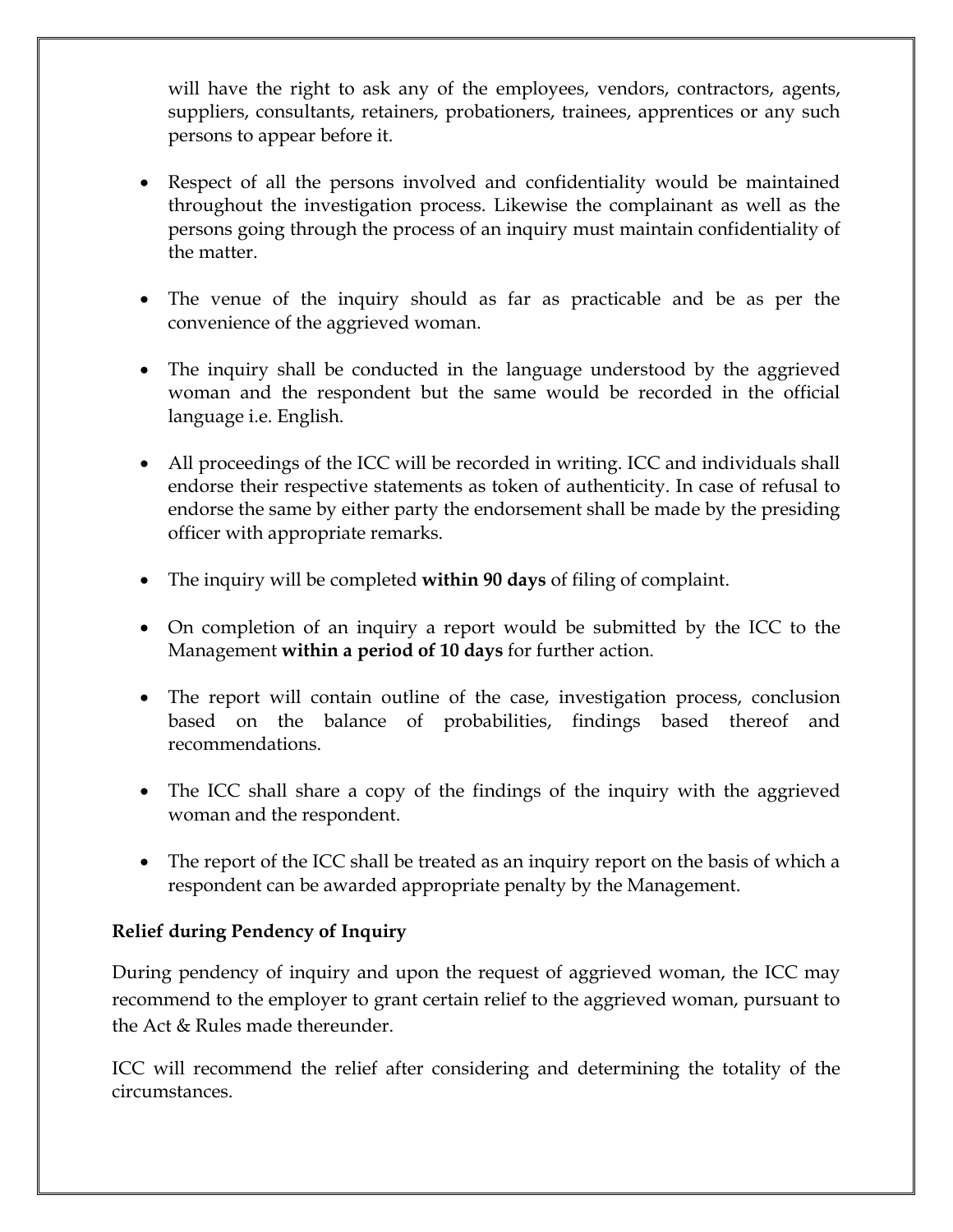The Managementshall implement the interim recommendations of the ICC and send a report of the implementation to the ICC.

In the event, the complaint does not fall under the purview of sexual harassment; ICC shall recommend to the Management that no action is required to be taken in the matter and the same should be dropped after recording the reasons thereof.

At any stage of the inquiry legal practitioners shall not be allowed to represent for any of the parties before the ICC

# **Final Recommendations by the ICC**

## **ICC on charges proved against the respondent shall make following recommendations to the Management:**

- Initiate disciplinary action against the respondent in accordance with this Policy.
- Deduction of sum from salary or wages of the respondent as it may consider appropriate to be paid to the aggrieved woman or her legal heirs. In case deduction from salary / wages is not possible due to absence or cessation from employment, respondent can be directed to pay the amount to the aggrieved woman. In case the respondent fails to pay the said sum the ICC may forward the order for recovery of the sum as an arrear of land revenue to the concerned District Officer.

#### **Determination of damages shall be based on the following:**

- Mental trauma, pain, suffering and emotional distress caused to the person
- Loss in career opportunity due to incident of sexual harassment
- Medical expenses incurred by the person for physical and psychiatric treatment

In addition to the above mentioned points income and financial status of the respondent and feasibility to pay in lump sum or installments shall be taken into account.

The Managementshall act upon the final recommendations of the ICC **within 60 days** of its receipt.

In all situations, behaviour of the respondent will be strictly monitored by the ICC and / or by the HR department during the post enquiry phase. The above disciplinary mechanism would be used judiciously to ensure fair and healthy working environment within the organization and keep up the high morale of the employees

# **7. Confidentiality**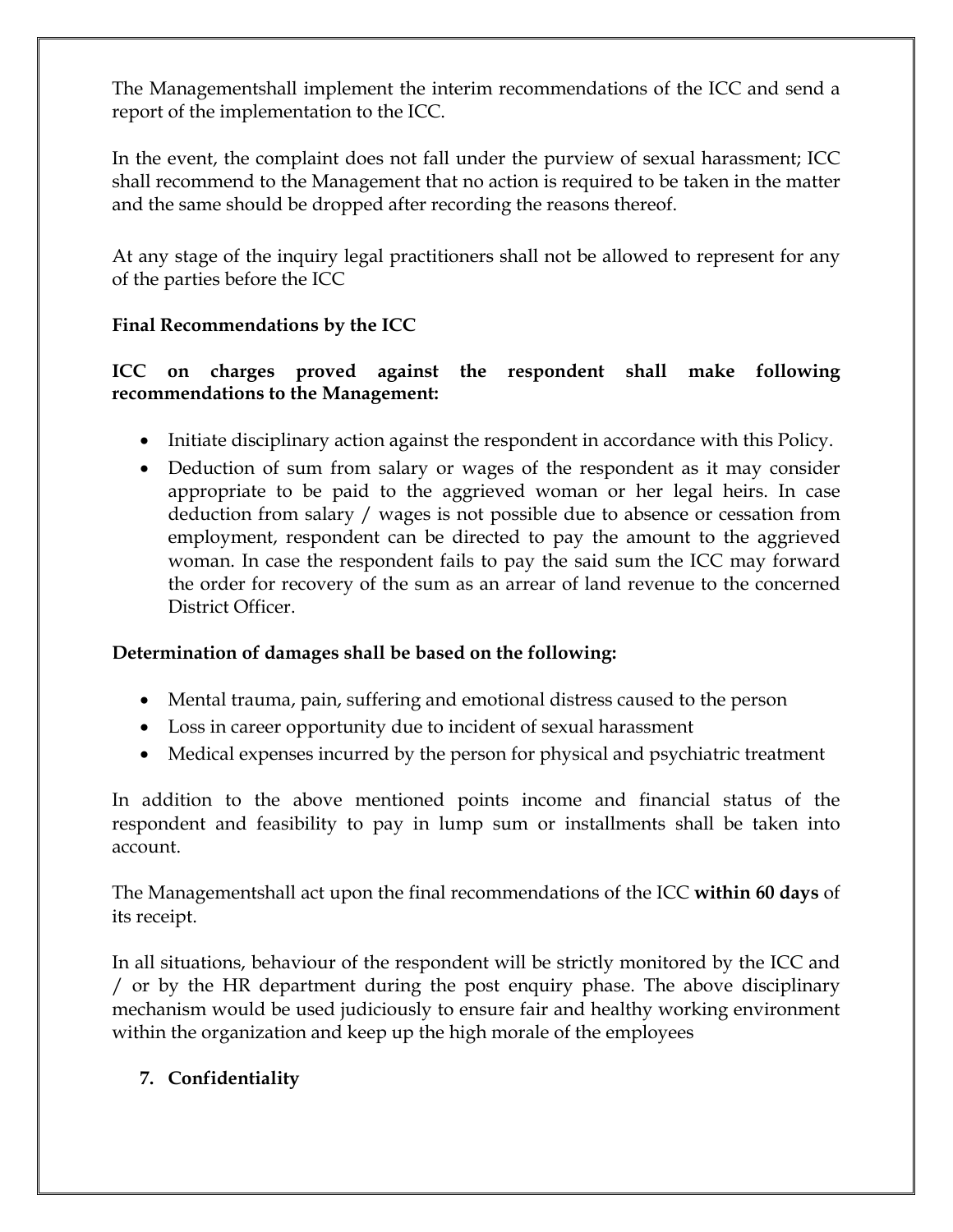Publication, communication or information to public and media in any manner contents of the complaint, identity and addresses of the aggrieved woman, respondent and witnesses, information related to conciliation or enquiry proceedings, recommendations by the ICC, and action taken by the employer shall not be done and shall be treated as confidential. Information may be disseminated regarding justice to aggrieved women under this **Policy** without disclosing name, address, identity, or any other particulars leading to identification of the persons involved.

The company shall recover a sum of five thousand rupees as penalty from any person who violates the confidentiality obligation under this policy, apart from other disciplinary actions.

# **8. Disciplinary Action**

The disciplinary action shall be recommended by the ICC and will be imposed by the management based on severity of harassment and its impact on the aggrieved woman. It could be either one or combined actions as given below:

- a) Written apology;
- b) Warning and taking a written bond of good conduct;
- c) Reprimand or censure;
- d) Withhold promotion till such period mentioned;
- e) Withhold pay rise or increments of pay till such period mentioned;
- f) Treat this as "Misconduct" & take action accordingly;
- g) Suspension or Termination from service;
- h) Undergo counseling session;
- i) Perform Community service; and/ or
- j) Any other action as may be considered appropriate.

# **9. Appeals**

In case of any decision by the ICC is not acceptable to the Aggrieved woman and / or respondent, they shall be given an opportunity to represent the case to the ICC inperson and the same shall be recorded. The decision arrived at thereafter by the presiding officer of the ICC shall be final and binding to both and shall be implemented by HR. They could further appeal to a court or tribunal as per the law within a period of 90 days.

# **10. Frivolous or False Charges**

The Company is strongly opposed to misuse of this Policy. Therefore both Aggrieved woman and the respondent must be prepared to go through a fair process of inquiry by the ICC.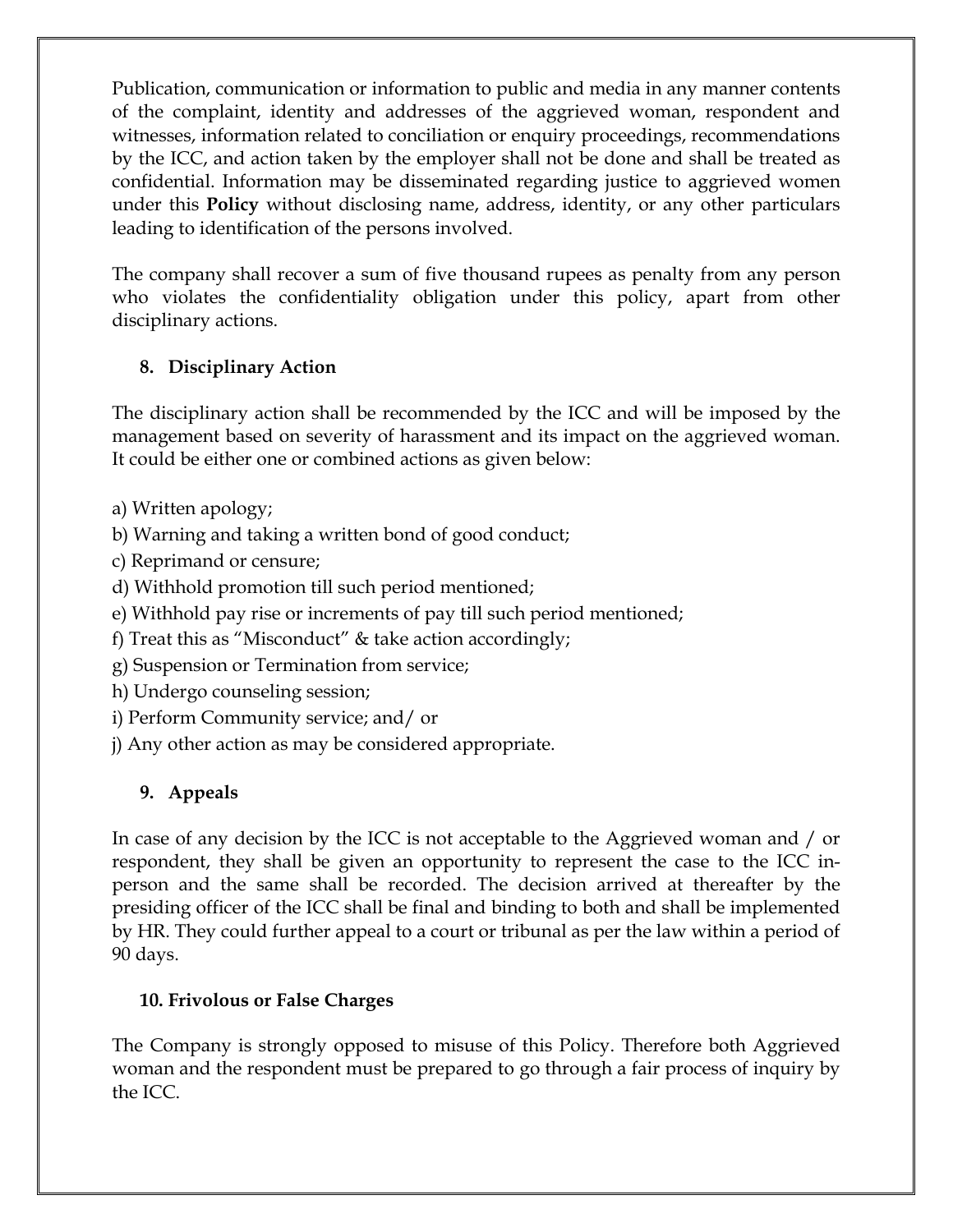In case ICC comes to a conclusion that complaint is found to be done and supported with malicious intent by the Aggrieved woman and witnesses respectively, done and supported knowing that it is false or if the Aggrieved woman and / or witnesses produced forged or misleading document/ s, the ICC will recommend suitable action to the Management to prevent recurrence and others are deterred from raising complaints in bad faith. The Aggrieved woman and / or witnesses will be liable for appropriate disciplinary action by the Management.

However mere inability to substantiate a complaint or provide adequate proof will not mean that the complaint is false. Malicious intent on the part of the complainant and witnesses shall be established after an enquiry by the Management as per the code of conduct of the Company before any action is recommended against them.

### **11. Management Responsibilities**

#### **We are committed to:**

- Provide a safe working environment at the workplace which shall include safety from the persons coming into contact at the workplace;
- Display at any conspicuous place in the workplace' details regarding formulation of such Policy and the order constituting the ICC;
- Organize workshops and awareness programmes at regular intervals for sensitizing the employees with the provisions of the Act and orientation/capacity building programmes for the members of the ICC;
- To fulfill such other duties & responsibilities as set out in the Act & Rules made thereunder.

#### **12. Annual Report**

- The ICC shall in each calendar year prepare an Annual Report having the following details:-
	- $\triangleright$  Number of complaints of sexual harassment received in the year;
	- $\triangleright$  Number of complaints disposed off during the year;
	- $\triangleright$  Number of cases pending for more than 90 days;
	- Number of workshops or awareness programme against sexual harassment carried out;
	- $\triangleright$  Nature of action taken by the employer.
- The employer shall include in its report the number of cases filed, if any, and their disposal under this Act in the annual report of his organization or where no such report is required to be prepared, intimate such number of cases, if any, to the District Officer.

#### **13. Amendments to the Policy**